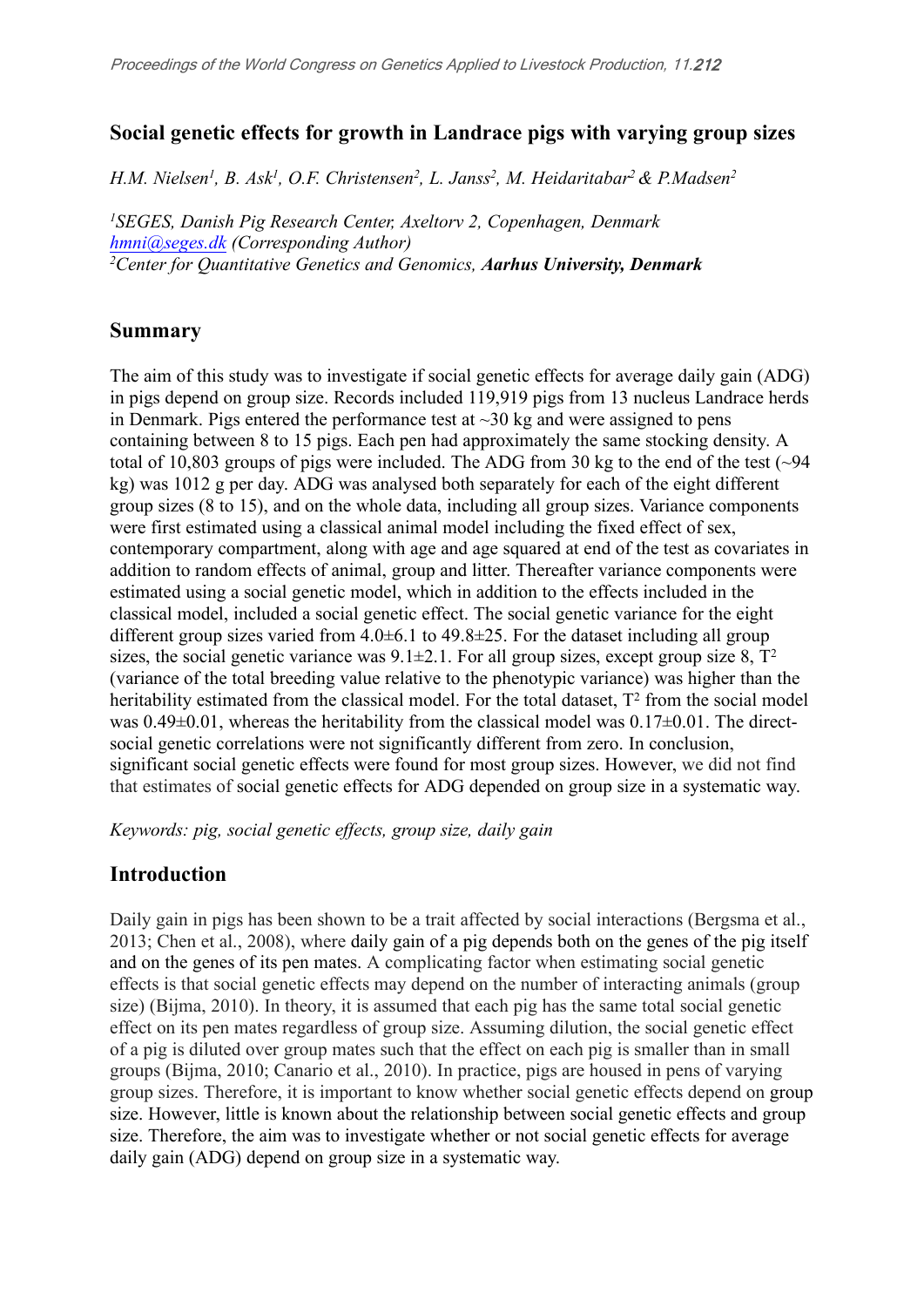## **Material and methods**

#### **Data**

Data were the routinely collected records from boars and gilts entering the performance test in 13 Landrace nucleus herds in the Danish pig breeding program. After weaning, the pigs were housed in weaner units until they weighed approximately 28 kg. They were then moved to finishing pig pens and entered the performance test in sex-specific groups. The performance test for growth ran until the average weight of pigs in a pen reached 94 kg. The pigs were fed *ad libitum* with dry feed during the test. Group sizes at the start of the test varied from 8 to 15 pigs per pen and stocking density was 0.75 m3 to 1.0 m3 per pig at the start of the test. It was not allowed to move pigs between pens when the test had started. ADG for a pig was calculated as the weight at the end of the performance test minus the weight at the start of the performance test divided by the number of days in the test.

The data included 119,919 pigs (Table 1) but only 113,842 pigs had a final weight record. The missing records for individual group sizes varied from 4.4. to 6.4%. ADG varied from 978 to 1,052 g per day. The 13 herds each had from 2 to 4 different group sizes. In total there were 10,803 groups where the number of groups per pen size varied from 316 to 2,299. The pedigree was traced 6 generations back and contained 1,325 sires and 15,155 dams.

| Group size | No. of animals | No. of groups | No. of herds | Average daily gain |  |
|------------|----------------|---------------|--------------|--------------------|--|
|            |                |               |              |                    |  |
| 8          | 18,392         | 2,299         |              | 1037.8             |  |
| 9          | 7,848          | 872           |              | 978.2              |  |
| 10         | 6,740          | 674           |              | 1044.2             |  |
| 11         | 24,739         | 2,249         | 6            | 1009.8             |  |
| 12         | 25,428         | 2,119         | 6            | 998.5              |  |
| 13         | 4,108          | 316           |              | 1052.4             |  |
| 14         | 20,244         | 1,446         | 6            | 1011.4             |  |
| 15         | 12,420         | 828           |              | 998.5              |  |
| Total      | 119,919        | 10,803        | 13           | 1012.1             |  |

*Table 1. Number of animals, groups, herds and average daily gain for group sizes 8 to 15 and in total. Group size is the number of animals in the pen at start of the test*

#### **Statistical analysis**

The data was analysed using both an animal model without social genetic effects (classical model) and an animal model with social genetic effects (social model) using the DMU software (Madsen and Jensen, 2013). The classical model was:

$$
\mathbf{y} = \mathbf{X}\mathbf{b} + \mathbf{Z}_{\mathbf{D}}\mathbf{a}_{\mathbf{D}} + \mathbf{Z}_{\mathbf{I}}\mathbf{l} + \mathbf{Z}_{\mathbf{g}}\mathbf{g} + \mathbf{e}
$$
 (1)

where **y** is a vector with ADG,  $\mathbf{X}$  is a design, **b** is a vector with fixed effect including covariates for age of the pig and age squared, sex and compartment, which is nested within farm and group size,  $a_D$ ,  $l$ ,  $g$ ,  $e$  are vectors with random direct additive genetic effects, random litter effects, random group/pen effects, and residuals.  $\mathbf{X}, \mathbf{Z}_D, \mathbf{Z}_L$ , and  $\mathbf{Z}_G$  are incidence matrices. The social genetic model was:

$$
\mathbf{y} = \mathbf{X}\mathbf{b} + \mathbf{Z}_{\mathbf{p}}\mathbf{a}_{\mathbf{p}} + \mathbf{Z}_{\mathbf{S}}\mathbf{a}_{\mathbf{S}} + \mathbf{Z}_{\mathbf{r}}\mathbf{l} + \mathbf{Z}_{\mathbf{z}}\mathbf{g} + \mathbf{e} \qquad (2)
$$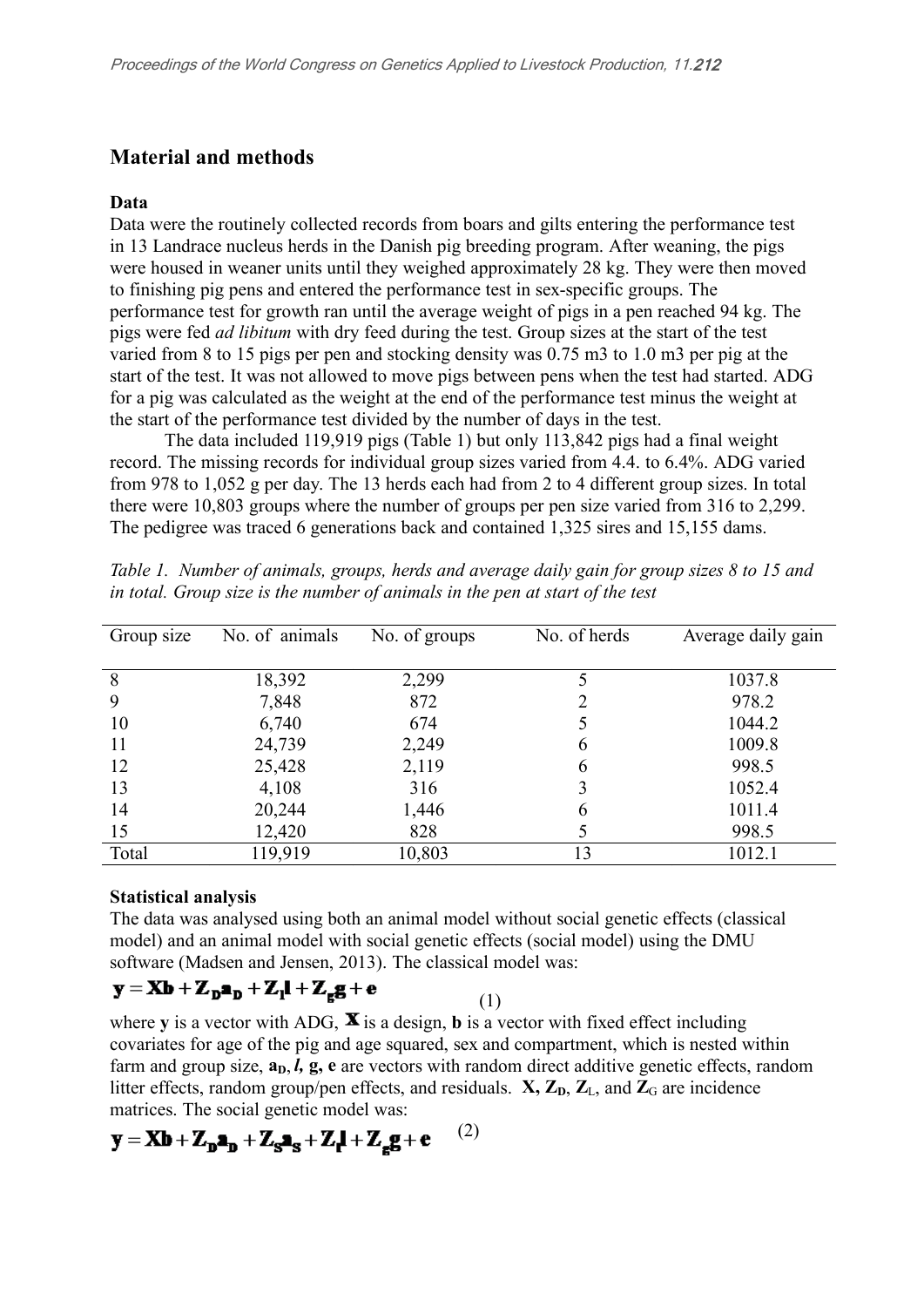where  $\mathbf{a}_s$  is a vector of random social additive genetic effects and  $\mathbf{Z}_s$  is the associated incidence matrix. The remaining parameters were as described above. The total heritable variance was estimated as:  $T^2 = \sigma_{\text{IBF}}^2 / \sigma_{P}^2$ , with total heritable variance  $(\sigma_{\text{IBF}}^2)$  being:  $\sigma_{A_n}^2$  + 2(n - 1) $\sigma_{A_m}$  + (n - 1)<sup>2</sup> $\sigma_{A_n}^2$ , and the phenotypic variance ( $\sigma_P^2$ ):<br>  $\sigma_{A_n}^2$  + (n - 1) $\sigma_{A_n}^2$  + (n - 1) $\sigma$  (2 $\sigma_{A_m}$  + (n - 2) $\sigma_{A_n}^2$ ) +  $\sigma_{GDODF}^2$  +  $\sigma_{BTOF}^2$  +  $\sigma_F^2$ Where  $\sigma_{4p}^2$  = direct additive genetic variance;  $\sigma_{4s}^2$  = social genetic variance;  $\sigma_{4ps}$  = directsocial genetic covariance; *n* = number of pigs in the pen at start of test,  $\sigma_{\text{GLOCP}}^2 = \text{group/pen}$ variance,  $\sigma_{\text{Lip}}^2 =$  litter variance,  $\sigma_{\text{Lip}}^2$  = residual variance, and r = average genetic relationship within each group. (Co) variance components for ADG were estimated both for each group size and across all group sizes using the whole dataset. The log-likelihood from the classical model was compared with the log-likelihood from the social genetic model to test whether the full model (social model) could be reduced to the classical model.

## **Results and discussion**

Significant social genetic effects for ADG were found for all group sizes except group size 8. The social genetic variance varied from 4.0 for group size 8 to 49.8 for group size 13 (Table 2). The social genetic variance estimated across the whole dataset was 9.1. The genetic covariance between direct and social genetic effects was negative for group sizes 9 and 15, and for the whole data set. However, these correlations all had high standard errors.

|           |                  | Parameter        |                    |                      |                                                           |                    |                     |                 |                         |  |
|-----------|------------------|------------------|--------------------|----------------------|-----------------------------------------------------------|--------------------|---------------------|-----------------|-------------------------|--|
| <b>GS</b> | $\sigma_{A_D}^2$ | $\sigma_{A_S}^2$ | $r_{A_{\rm{esc}}}$ | $\sigma_{\rm GLOUP}$ | $\sigma_{\scriptscriptstyle L\!I\!I\!I\!I\!I\!I\!I\!I}^2$ | $\sigma_{\bf r}^2$ | $\sigma_{\rm HF}^2$ | $T^2$           | $h^2$<br>$\overline{a}$ |  |
| 8         | 2903             | $4.0 \pm 6.1$    | $0.02 \pm 0.32$    | 771                  | 588                                                       | 6151               | 3115                | $0.30 \pm 0.02$ | $0.28 \pm 0.01$         |  |
| 9         | 1703             | $25.2 \pm 12.6$  | $-0.16\pm0.19$     | 503                  | 619                                                       | 5226               | 2789                | $0.33 \pm 0.04$ | $0.21 \pm 0.01$         |  |
| 10        | 2797             | $34.8 \pm 23$    | $0.25 \pm 0.24$    | 716                  | 855                                                       | 8499               | 7049                | $0.51 \pm 0.05$ | $0.20 \pm 0.01$         |  |
| 11        | 2634             | $24.0 \pm 8.2$   | $0.04 \pm 0.14$    | 1077                 | 826                                                       | 7661               | 5217                | $0.41 \pm 0.02$ | $0.21 \pm 0.01$         |  |
| 12        | 2539             | $15.0 \pm 7.0$   | $0.16 \pm 0.16$    | 960                  | 751                                                       | 6417               | 5044                | $0.31 \pm 0.02$ | $0.24 \pm 0.01$         |  |
| 13        | 1534             | $49.8 \pm 25$    | $0.12 \pm 0.25$    | 557                  | 542                                                       | 6754               | 9475                | $0.84 \pm 0.08$ | $0.23 \pm 0.01$         |  |
| 14        | 2169             | $13.7 \pm 6.3$   | $0.003 \pm 0.12$   | 862                  | 726                                                       | 6811               | 4501                | $0.45 \pm 0.02$ | $0.15 \pm 0.01$         |  |
| 15        | 2122             | $23.9 \pm 10.2$  | $-0.10 \pm 0.18$   | 867                  | 719                                                       | 7895               | 6173                | $0.40 \pm 0.03$ | $0.20 \pm 0.01$         |  |
| All       | 2700             | $9.1 \pm 2.3$    | $-0.05 \pm 0.09$   | 1005                 | 694                                                       | 6815               | 3524                | $0.49 \pm 0.01$ | $0.17 \pm 0.01$         |  |

*Table 2. Variance components from a social genetic model and heritabilities from a classical model for different group sizes (GS).*

<sup>a</sup>heritability estimated from the classical model

The heritability of ADG estimated using the classical model varied from 0.15 to 0.28 for the eight different group sizes (Table 2). T<sup>2</sup>, which was estimated using the social model and which reflect the total heritable variance relative to the phenotypic variance, varied from 0.30 to 0.84, which are in the range found by other authors (Bergsma et al., 2013; Canario et al., 2010, Chen et al., 2008). Except for group size  $8$ ,  $T^2$  was significantly higher than the heritability estimated from the classical model supporting the presence of social genetic effects. Across the whole data set, the heritability from the classical model was 0.17, whereas T<sup>2</sup> was 0.49. Except for group size 8, the likelihood ratio test for comparing the classical